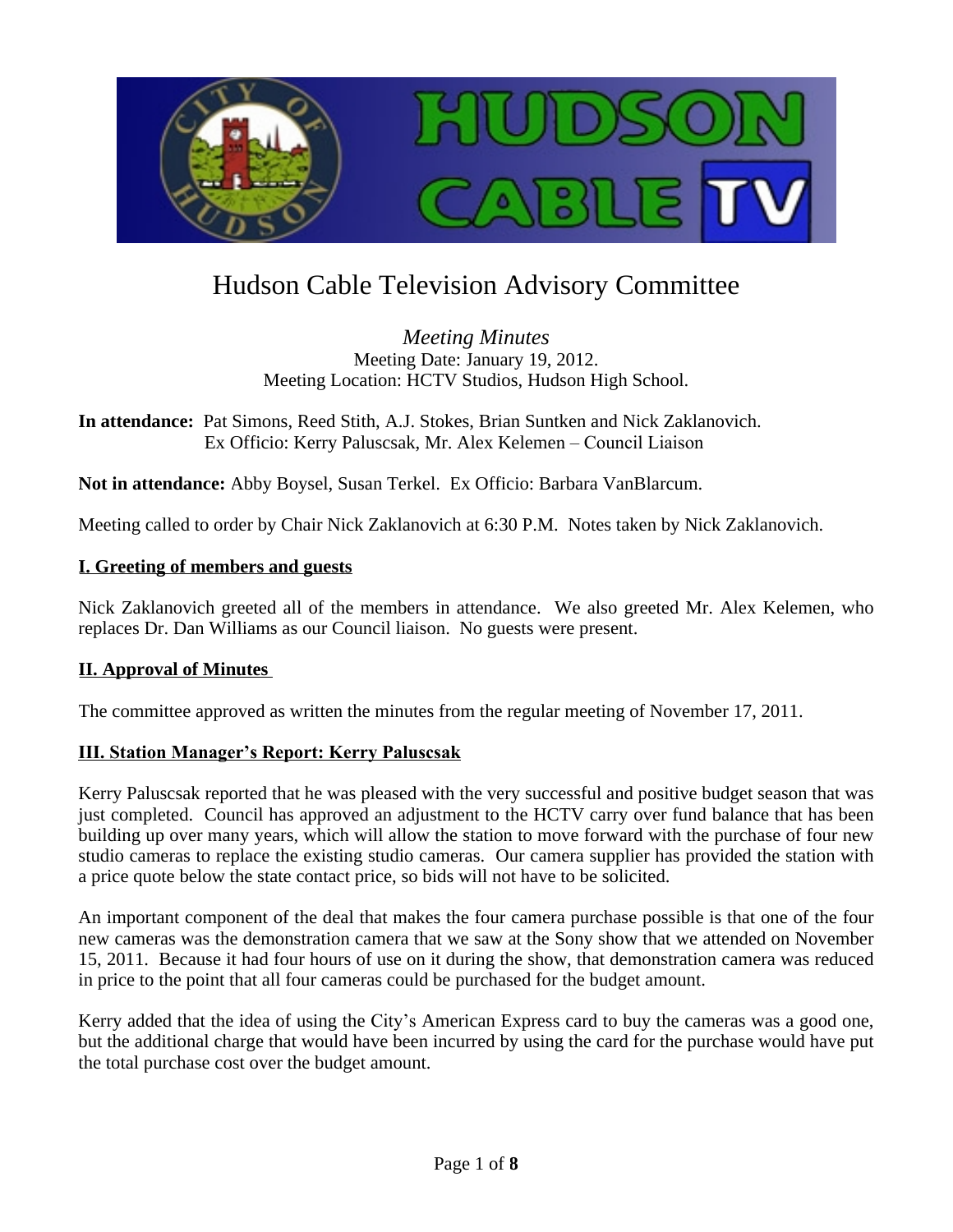# **III. Station Manager's Report: Kerry Paluscsak, continued**

The final purchase amount for the cameras includes a \$70K allocation from the General Fund. Kerryestimated that the time to repay the allocation would be about the same time interval that a lease agreement would have taken. No specific pay back interval has been set by Council, but Kerry aims to repay the allocation as quickly as possible, using good financial management of the franchise fees.

Pat Simons asked what level the fund balance will be at after the reduction for camera purchases. Kerry responded that the balance should be between  $20 - 30\%$ , down from the 70% level that had built up. Mr. Kelemen asked when the new cameras will be operational. Kerry replied that some wiring changes must be made to accommodate the new equipment and the wiring should take most of the summer to complete. Kerry said that the fall sports and concert seasons will probably be when we will see the first use of the new cameras.

Kerry reported that the former "Green Room" across the hall from the studio has been vacated by the station for other school uses, but the schools are providing another room down the hall that HCTV can use for storage and perhaps as a conference room.

Kerry said that live streaming of the Hudson School Board meetings started in January and the station now has the capability, as of the meeting date, to stream the Public Access channel via the Internet. The School Board meetings will eventually be moved off of the City website and exclusively onto the School's web site. Nick asked if the School Board meetings will still be available on Channel #16 and Kerry said that they would still be on the channel, just not on the City web site.

Kerry said that technically things are going well with the station. The new control room is complete and no major problems were encountered during the upgrade. Basketball season is well under way and the hope is that the current cameras will live until the end of basketball coverage on February 17. The wiring for the current cameras will remain in tact and the cameras will still be usable, even after the new studio camera equipment is in use. The new cameras will require the installation of Triaxial (Triax) cabling, with the first Triax installation planned to be installed between the Control Room and the new Memorial Stadium that hopefully will be built this spring and summer just south of the High School. The wiring inside the studio and the wiring that serves the High School Auditorium, Media Center and the Gymnasium must all be upgraded to Triax cable.

Kerry mentioned the recent Holiday Music Concerts that were recorded by HCTV included in-studio music introductions and commentary by Brian Suntken. While the programs were good, they also were a learning experience by which improvements can be made for next year. One suggestion for improvement is to have more control over the flow of the concerts, rather than allowing the concert to dictate the flow of the production. Brian's comments during the concerts added enlightened, educational facts that made the presentations much more interesting and added tremendously to the beautiful music of the students.

## **IV. Public Access Coordinator's Report – Barbara VanBlarcum (submitted after the meeting)**

After the busy election season ended, the holidays were also a busy time for HCTV with the production of several basketball games and the recording of the holiday concerts of Hudson High School, East Woods Singers and the 2011 HCF Career Panel / Intern for a Day event.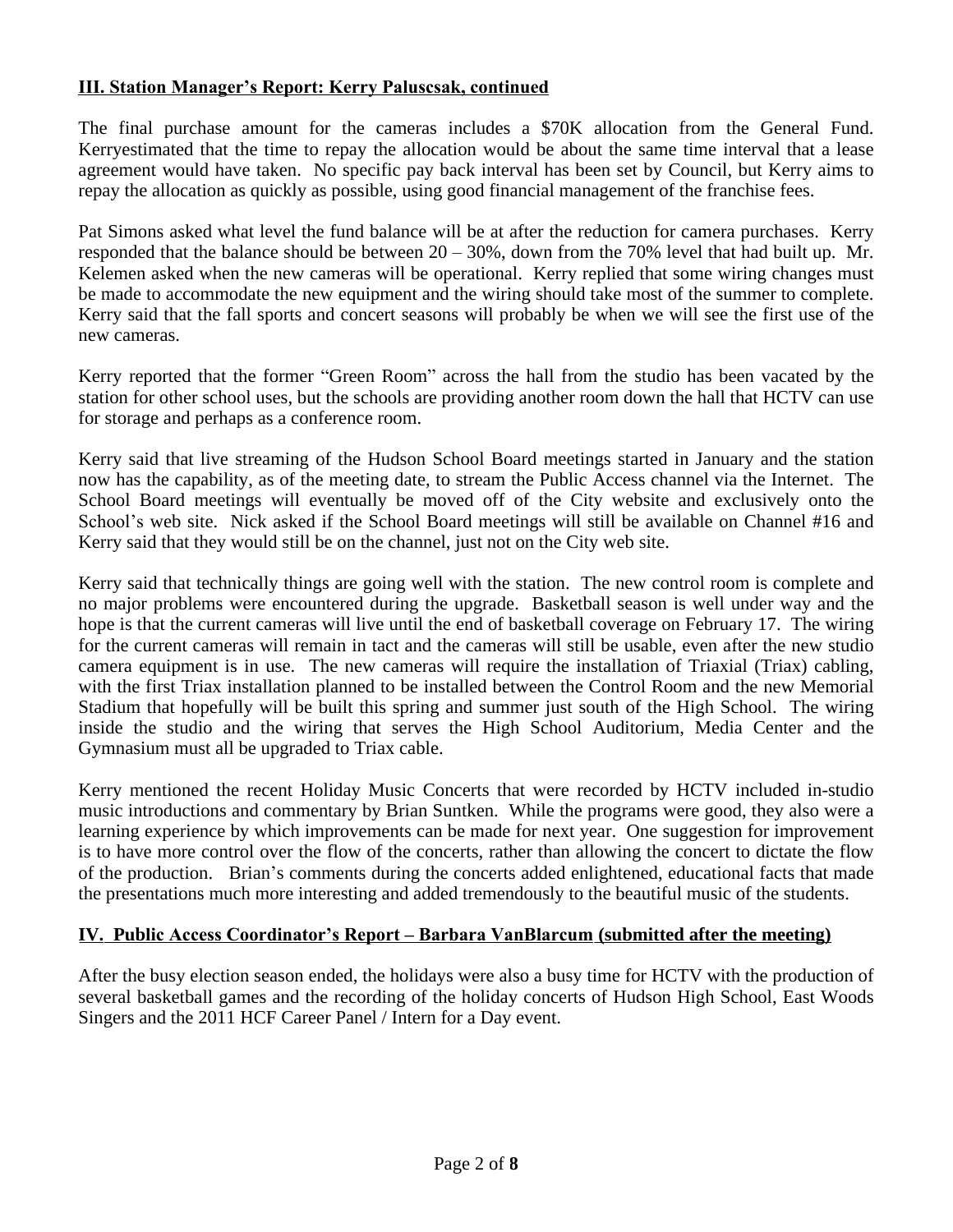# **IV. Public Access Coordinator's Report – Barbara VanBlarcum, continued**

Brian Suntken created the Hudson Community Chorus program, the Holiday Music Extravaganzas, Parts 1 and 2, an OSU Jazz program and an English Pilgrimage program. Abby Boysel recorded The Clash of the Titans Wrestling program. Nick Zaklanovich recorded a show featuring Ian Adams's photography. The Western Reserve Academy provided the recording of the Robert Tercek's (class of 1980) talk at the WRA Chapel. The Laurel Lake Retirement Community provided their Holiday concert, "Sounds of the Season".

Our Public Access regulars (Weirdness Really Bad Movie, Hudson Rotary Club, Gloria Dei Lutheran, Polka Time, City Club of Cleveland, First Congregational Church, Holy Trinity Anglican Church and The Half Hour Show) all provided their shows in a timely manner.

Hudson High School Business student Adam Rosenberg created a show about the "A Day in Business" event at the High School. He used the HHS equipment and brought a DVD to us in January 2012.

## **V. CAP ACT Update – Kerry Paluscsak**

Kerry distributed an upsetting e-mail message about changes in state-wide Cable TV franchising fees and the impact the changes can have on PEG stations. The message reported that some facilities across the nation had closed down due to reduced funding from their franchising fees. In Ohio, the impact was definitely felt in Dayton, where cuts in funding lead to significant curtailment of the city's PEGoperations

. The situation in Dayton should inspire us to renew our efforts to contact Congress and our State Representatives about supporting for the federal CAP Act. While HCTV is currently grandfathered, and should be protected from franchise payment reductions, there is always the possibility that the cable provider could start charging for the fiber optic connection between the HCTV and the cable head end. If that ever happens, the charges could be significant.

Kerry said that there is not much chance of the Federal CAP Act moving forward any time soon, primarily because of 2012 being an election year. The two main organizations that have been involved in getting the CAP Act moving, the Alliance for Community Media and the American Community Television organization are both reporting positive support by numerous congress members, but the legislation is still being held in committee and there is no further action scheduled by the full Congress.

## **VI. Previous Meeting Follow-Up**

Nick asked if there had been any further clarification on what the committee is allowed to do in regards to fund raising for the station. Kerry replied that the City Solicitor has said that applications for grants and going out and looking for grants would be allowed as part of the current council charge.

Pat asked about the idea of the creation of a non-profit charity organization linked to the station. Nick said that it was his understanding was that no member of the committee could be involved with a nonprofit support organization that would benefit the station and its operation. Mr. Kelemen said that the Safe Routes Hudson group that he is involved with is also planning to solicit grants. He said that the Hudson Community Foundation was working with the Safe Routes group on grants, and that the Foundation may be a good grant interface opportunity for the HCTV committee's grant efforts. Mr. Kelemen said that the Community Foundation acts as a sort of incubator for small non-profits, who can later form their own independent organization, once they are established and have grown large enough to stand on their own.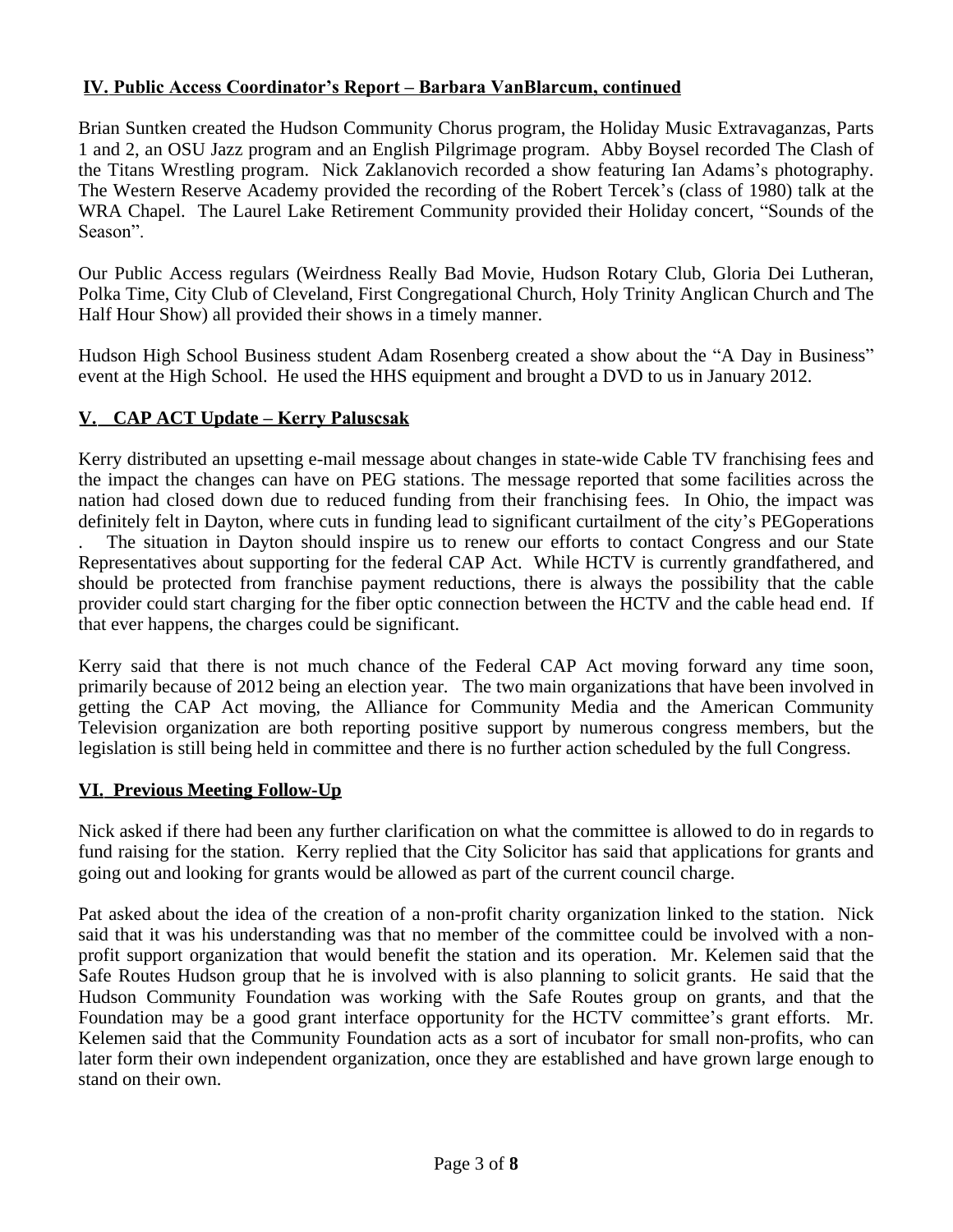## **VI. Previous Meeting Follow-Up, continued**

Mr. Kelemen asked what our committee would want to solicit grants for. Nick replied that a series of programs related to how city government works was one idea for a grant application. Kerry added that developing Oral Histories was another potential grant fund application. Mr. Kelemen said that the Hudson Library recently received a grant for Oral Histories that allowed them to obtain cameras and equipment they can use to record library events and make them available for viewing via the library web site.

Mr. Kelemen asked about the DVD sales of HCTV programming. Kerry answered that the sports programming and the music programming are the most popular DVD sales programs, along with the high school graduations. The income from the DVD sales is a small, but important revenue stream that is then reinvested in the station.

Kerry added that Frank Youngwerth, host of the Good Day in Hudson program, has generated most of the donations that are currently available to the station, but the creation of a citizen group that would focus on fund raising would take the fund raising effort to a higher level. Kerry would like to see an effort put forth to raise funds for an intensive Oral History project, perhaps finding funds to bring on a person that would only do Oral Histories.

We were happy to learn from Kerry that HCTV does have some video history of former mayor John Krum and his wife Marcy, both of whom have recently passed away. The station is in the process of creating a historical program related to The Krums.

Mr. Kelemen asked about the hourly costs for producing a program. Kerry said that it would depend on what type of program was being produced. For instance, the recent holiday concerts that Brian produced probably involved 3-4 hours of staff time, and perhaps 8-10 hours of research time that Brian devoted to gathering information that he used in the concert programs.

Mr. Kelemen mentioned that the Safe Routes Hudson organization would like to produce a program regarding safe interaction between vehicles, bikes and pedestrians. Brian added that he had no idea how long it took to do a program when he first started producing, but he quickly learned that the amount of time required to produce a quality program is enormous. Kerry said that if Safe Routes Hudson would want to make a video program, HCTV would be available to work with the organization on the production. Using funds that would be devoted to the project, an intern from one of the local colleges could be brought in to work on the production, and the intern would be dedicated to exclusively work on the Safe Routes project.

Mr. Kelemen asked Kerry to generate some ballpark figures for the costs involved with producing a program, and then he would take that information to the Safe Routes group for possible grant or funding requests. Mr. Kelemen asked if there was a minimum requirement of a half-hour program length. Kerry said that any program length would be acceptable, since the station is not tied to any fixed time schedule. Kerry added that HCTV has been producing educational programming to meet the city's requirements for the EPA in regards to waste water and water treatment, but the future plans in that area are for short bursts of information productions, used like PSA announcements, rather than devoting a full half-hour to the subject.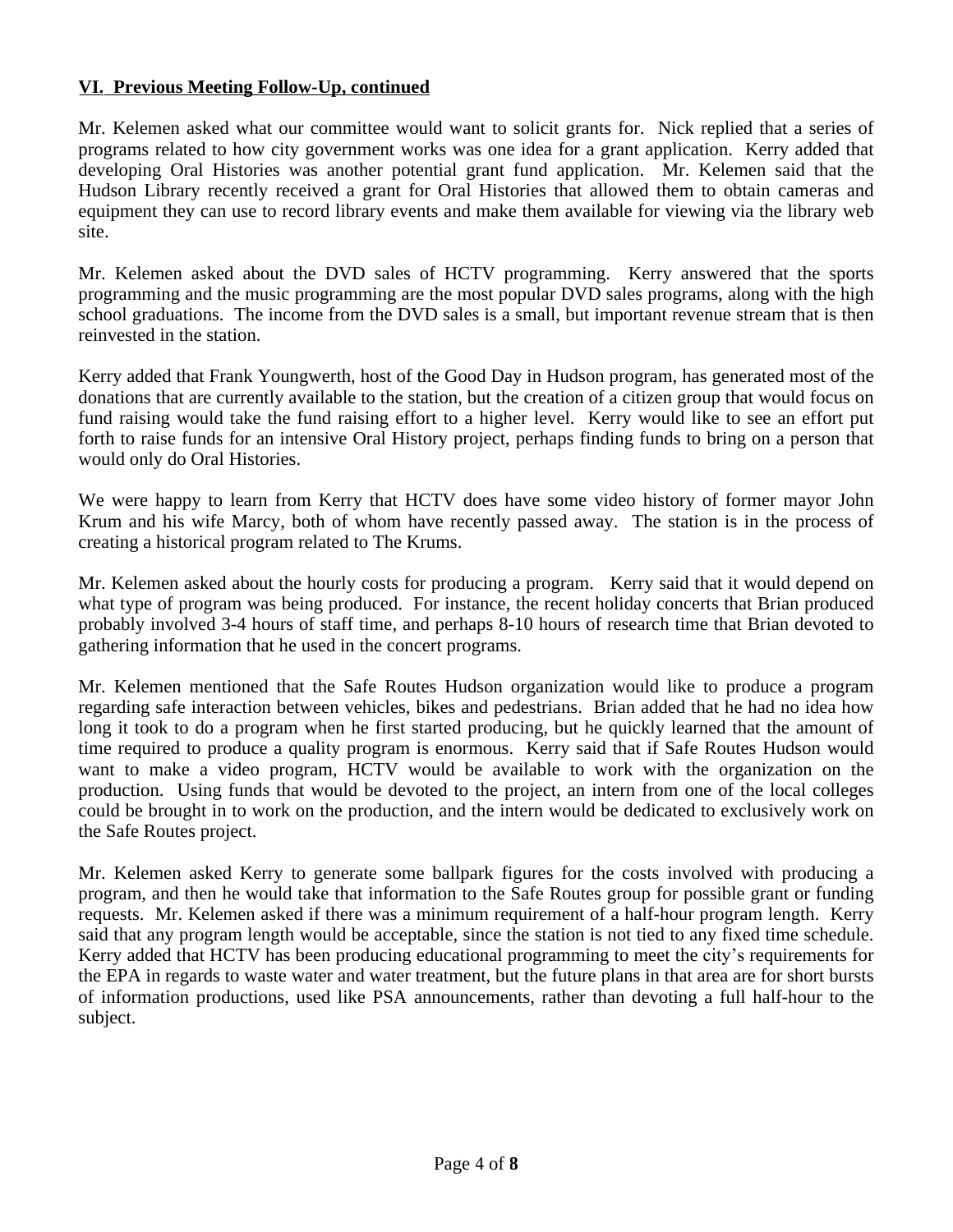# **VI. Previous Meeting Follow-Up, continued**

Nick said that the previously discussed plans for a mutual project in video production and video editing with HCER are still proceeding, but the upcoming session of HCER classes is already fully committed. There is a class in the current HCER session for first and second grade students that will allow them to create their own five-minute news program and record their program in the HCTV studio.

Nick also mentioned that progress can be reported on reviving the Business Link program that will focus on businesses in the community. The meeting that was held on December 8, 2011 was productive, and both Chuck Wiedie of the Hudson Economic Development Office and Carolyn Konfel of the Hudson Chamber of Commerce were in favor of bringing the program back to life. The new program would be a free service available to Hudson businesses, and the Chamber of Commerce would do the preliminary work that would lead to the actual program recording. Kerry said that HCTV's production time would be minimal for the Business Link program.

Nick inquired about the Small Business seminars that the Hudson Library & Historical Society is putting on at the current time. Mr. Kelemen replied that he was under the impression that the seminars contained proprietary material and it would probably be difficult for HCTV to record those sessions. He also suggested that we approach the Library Board about building a relationship between us. The Library Board meetings are held on the third Monday of each month. Nick added that when he recorded the Ian Adams presentation at the Library in August that they had just purchased a new Panasonic camera for their in-house use. He also noted that the audio that was recorded for the Library sound system was of excellent quality.

Pat asked about the possibility of presenting Library archive material on HCTV. Kerry responded that anything that is on HCTV must have the cablecast clearances in place before it can be put on the station. Pat also asked about the committee approaching the Library Board to try to build a relationship with the station. Kerry said that he thought that the committee could make an effort to build a relationship that would be a good thing for both organizations.

Mr. Kelemen asked about the music that is part of the Public Access church services that are on the station. Kerry said that as Public Access programs, the producers are responsible for having the proper rights to have the program content cablecast.

Reed asked about on-demand cable casting of Public Access programs. Kerry said that it would be possible to do on-demand cable casting, but the file space requirements and the cost to maintain the server space needed to store all programs could quickly become prohibitive.

Mr. Kelemen suggested waiting until March to contact the Library Board about building a relationship, because new board members will in place at that time. Pat and Nick volunteered to team up to make the effort to get in touch with the Library Board.

Nick asked a question about political discussion programs in a non-election time frame. Kerry said that 90 days prior to the election, HCTV must provide an equal access opportunity to each candidate. Beyond that time period, the discussions on programs still must be in general about the operations of government and not specific positions on issues. Mr. Kelemen asked about the candidate's usage of HCTV prior to the elections. Kerry answered that all of the local candidates running for office were invited to use the facilities of HCTV, on a fair and even basis, to state their platforms. The programs that were shown prior to the elections are all Public Access programs, produced by the candidates, and were not produced by HCTV.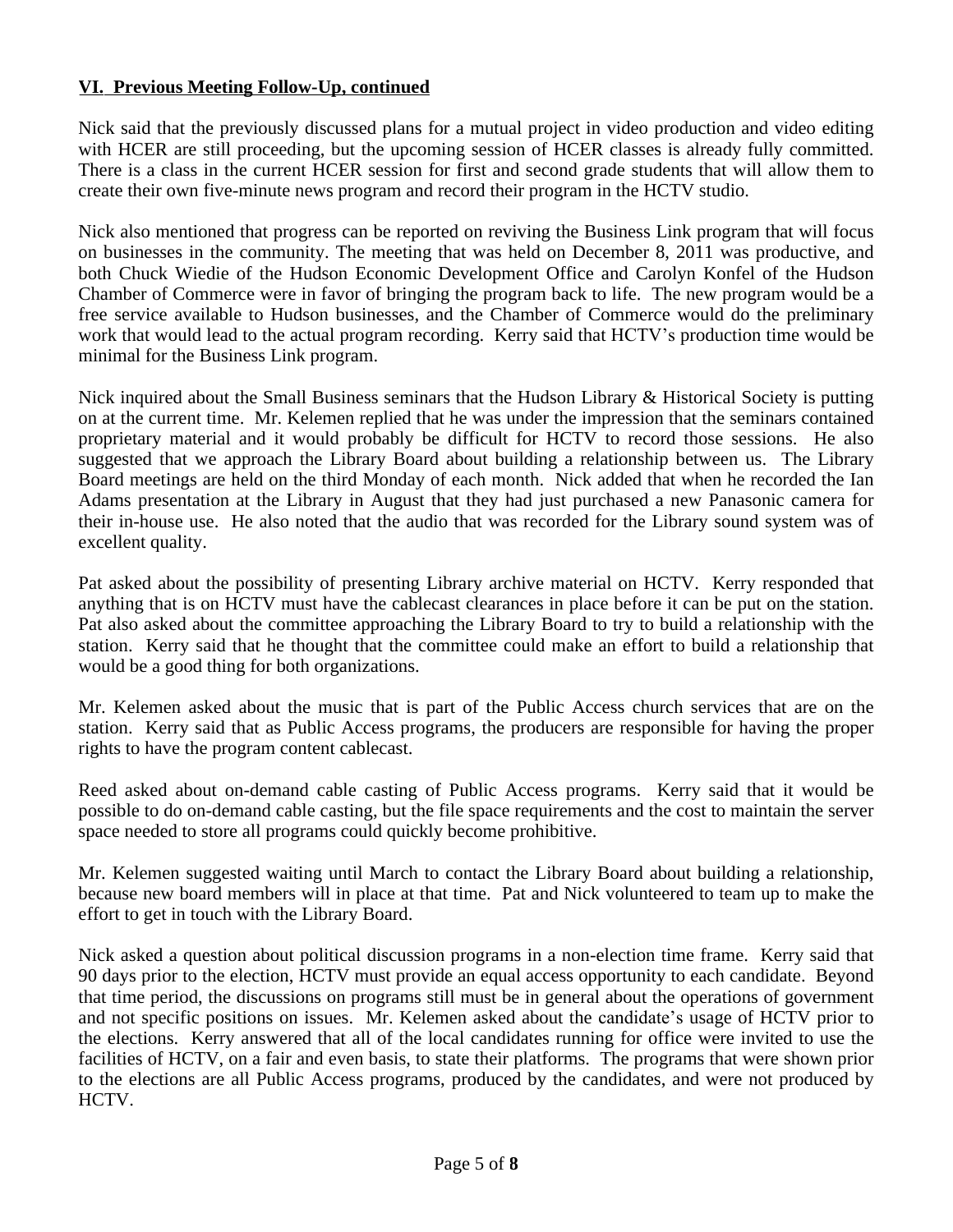# **VI. Previous Meeting Follow-Up, continued**

Mr. Kelemen said that he has been wondering why there was not a talk show-type program abouthappenings in Hudson. His suggestion was something along the line of the NewsNight program that airs on the local PBS station that has media people comment on the events in the area. Mr. Kelemen thought that something along that same line could be interesting program for HCTV. Kerry added that he has talked to Bill Hammerstrom of the Hudson Hub-Times on several occasions about working with HCTV about developing a program that would include his newspaper and his reporters. Kerry said that there appeared to be some interest from the Hub-Times, but the interest never did turn into a solid action. Kerry added that maybe someone from the Akron Beacon Journal or someone from the Political Science department of Kent State University could be brought together for a show with Mr. Hammerstrom to discuss issues and give opinions about happenings in the city.

Brian said that the ideas brought forward are all good ideas, but we need to find producers that will bring the programs beyond concept and to do the leg work arranging for the ideas to become programs. He said that the shortage of available producers is the confining point that makes it very difficult to bring good ideas forward into actual programs for the station.

Mr. Kelemen asked about ways that we can grow the number of producers available. Pat contributed the idea of soliciting the organizations in town to develop producers that can generate programming. She also said that the idea of an on-going, regularly scheduled current events commentary program would be a very intense commitment. Brian suggested that in the upcoming surveys that the committee will be developing, that we should include questions and information aimed at recruiting new producers. Reed added that he felt that educating the public and getting more exposure for the station's capabilities is a good road to recruiting more program producers. Kerry said that the discussions have come full circle and the upcoming surveys need to identify the holes that need to be addressed and then we can address those holes. This was an ideal transition into the next subject on the meeting agenda.

### **VII. Mission Statement/Strategic Plan Subcommittee Update – Pat Simons & Reed Stith**

Reed started the discussion on planning by explaining the subcommittee's recent efforts, including the sub -committee meeting that was held on January 2, 2012. The subcommittee developed a plan to go out and talk to the community, with representatives from the three sectors that the station serves, Public, Education and Government (PEG). The face-to-face, or telephone interviews with the key community people will allow them to be better educated about the HCTV operation, and allow the committee to learn first hand about their needs and ideas. Following the completion of the one-on-one interviews, the committee should then proceed with a full community survey. Reed reviewed some of the candidates that were selected for interviews. After the surveys are complete, we are hoping that the interviewees will supply us with names of other people in their organization that we can interview.

Pat said that she has been working with surveys that the School Board has been conducting. One thing that she learned from working with those surveys was that the telephone interviews seem to be more successful than the interviews that are conducted via e-mail. The School Board uses two services to conduct their interviews, and Pat thought that maybe HCTV could share in the use of those services. Pat also said that the School System surveys may be a good pattern to use when generating questions for our own surveys. Pat is hopeful that the initial HCTV survey garners an almost 100% return rate, and considering who we are planning on surveying, that number should be obtainable.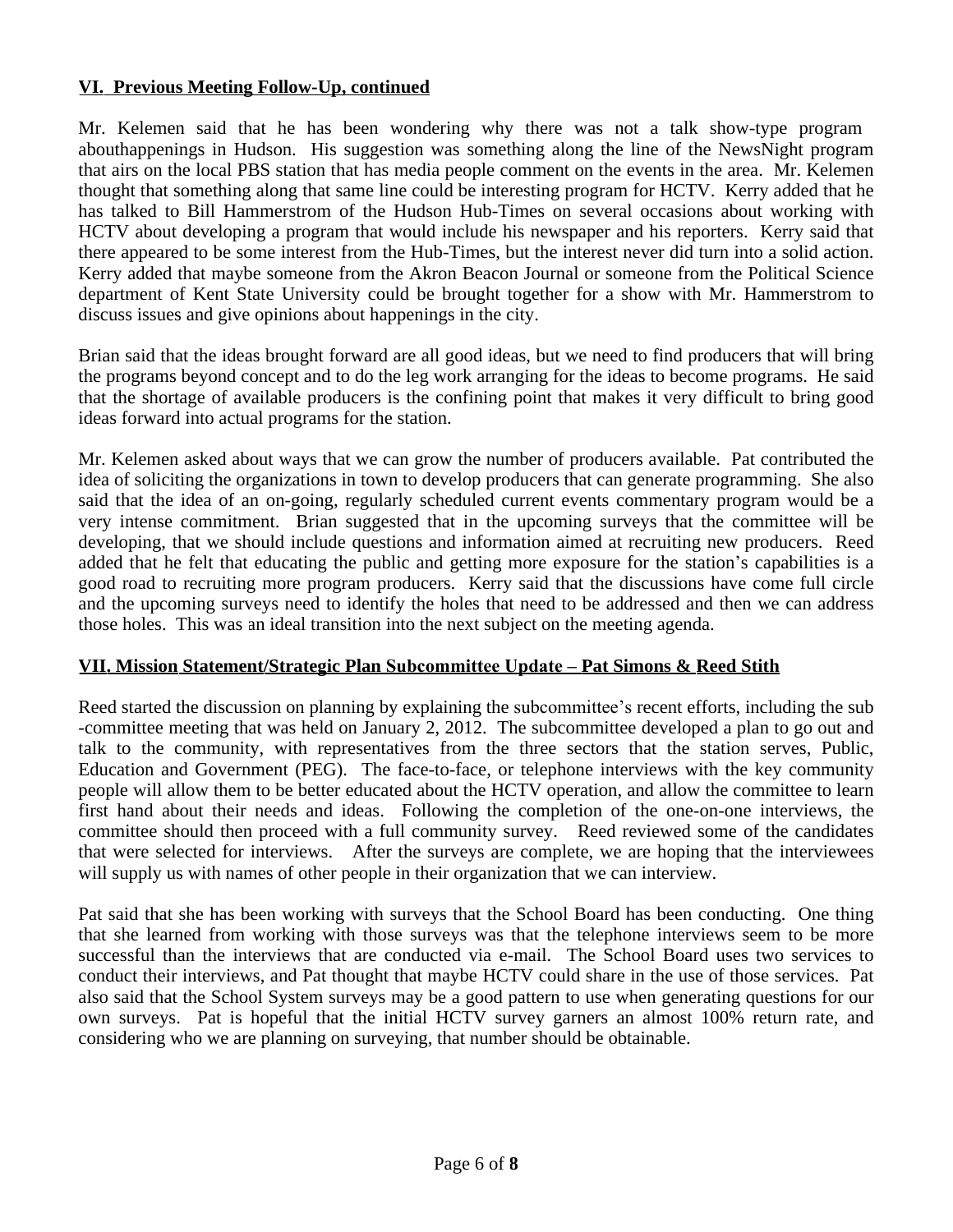# **VII. Mission Statement/Strategic Plan Subcommittee Update – Pat Simons & Reed Stith, continued**

Kerry mentioned that HCTV is planning to have an Open House of the studio on March 3, 2012 during the PTO Pancake Breakfast event. He thought that the Open House would be a good opportunity to conduct surveys with the citizens that attend the breakfast and Open House.

Reed asked the committee members to team up in groups of two and conduct the key community leader interviews in the next two months, with an update on progress at the March, 2012 committee meeting.

Kerry said that a survey link, to Survey Monkey or some other survey web site, appearing on the City of Hudson's newly updated web site would be the ideal way to perform a city-wide HCTV viewer survey. The surveys that have been completed in the past would definitely be different now, and after fifteen years of operations, concerns and items of importance back then, may not be relevant to today.

Pat asked if there is any information on the surveys that were conducted in the past. Kerry responded that the last survey was done six year's ago, during one of the PTO Pancake Breakfasts. He also said that that survey showed that the sports programming, city history and any type of "how-to" programming were rated as most popular.

Mr. Kelemen advised that when creating a survey, we need to be careful to ask simple yes/no questions that need no interpretation to answer. He said that Safe Routes Hudson did a survey that allowed for too broad of answers, and that only lead to a list of goals and not answers to specific questions. He said to keep the questions simple and brief - to gain as much information from the survey taker, without requiring too much time to complete the survey.

Mr. Kelemen asked if the station has ever tried a call-in event during a program, where a small token could be given away to a certain number caller. Kerry said that HCTV did try a call-in event during one of the sports programs, and the call-in lines filled almost immediately. Mr. Kelemen also suggested creating a Facebook site for HCTV, by which viewers could keep in contact with the station on a continuous basis. Pat said that she liked the idea of being able to stay in touch constantly with our viewers, rather than waiting for a once a year survey. Mr. Kelemen suggested that a slide could be posted at the end of each program that would invite viewers to comment on the program via Facebook. He also suggested that a local merchant could be involved with the Facebook effort, offering some type of small token for some random number responses to the Facebook request. Kerry added that any type ofFacebook effort would have to go through Jody Roberts, the City Communications Director.

Pat asked about linking with the Hudson Schools in a Facebook effort. Mr. Kelemen reiterated his idea of adding a comment request to the end of every HCTV program. Kerry thought that we could ask for responses to be addressed to the generic e-mail address ([hctv@hudson.oh.us\)](mailto:hctv@hudson.oh.us) and those responses could be funneled to the appropriate people as needed.

Pat added that she felt that when we do a survey that is important that we share the results of the survey with the public, either via the newspaper or the city web site. Kerry said that he has not had time to do a lot of experimenting with the capabilities of the new city web site, but he is quite sure that there are many capabilities available that he has yet to discover.

Pat asked about the current make up of the committee, with the impeding loss of Susan Terkel as a member. Susan leaving would bring the committee down to six active members. Kerry said that it would make sense for the committee members to encourage anyone that the current members think would be a good candidate to pursue applying for committee membership.